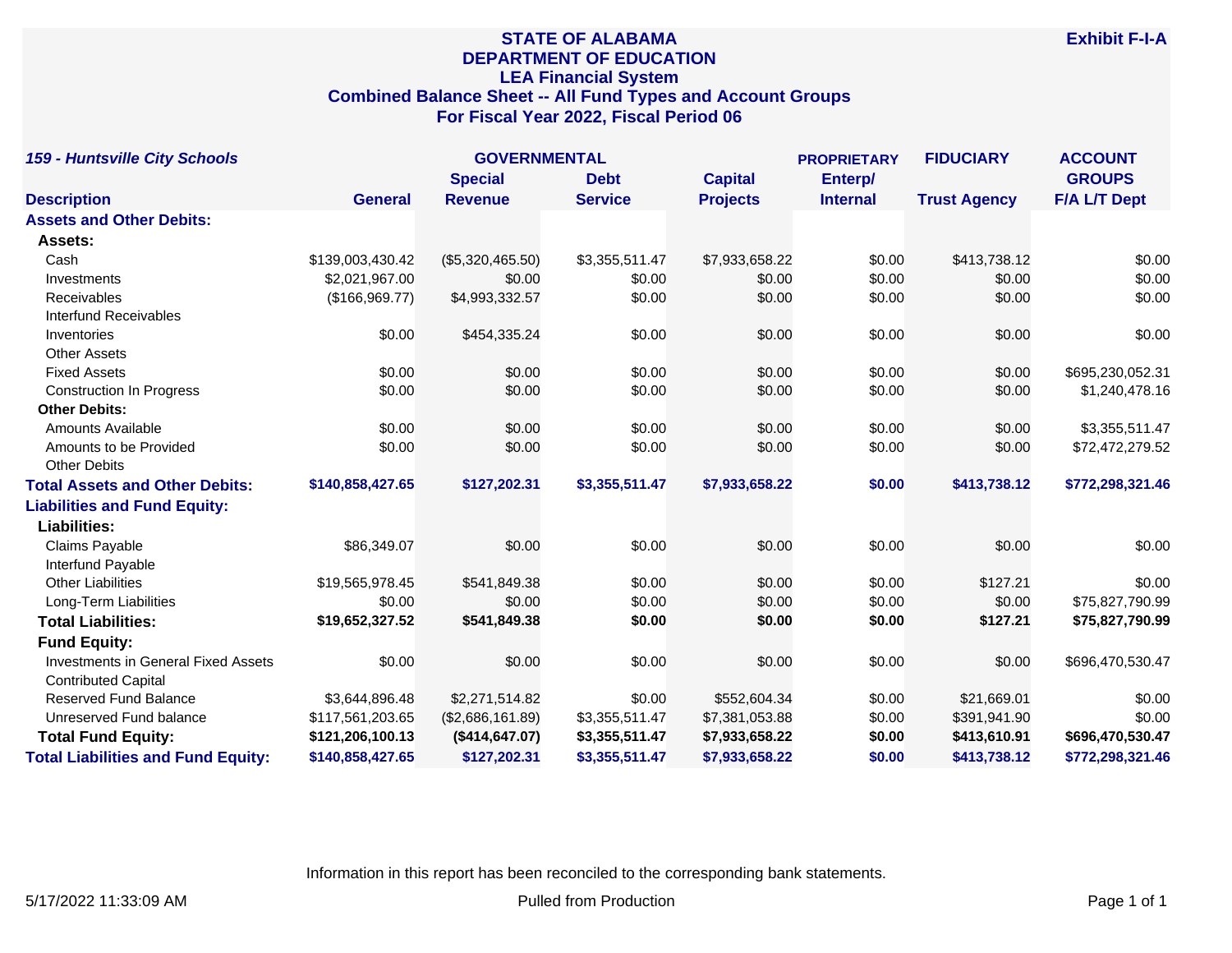## **STATE OF ALABAMA DEPARTMENT OF EDUCATION LEA Financial System Combined Statement of Revenues, Expenditures, and Changes in Fund Balances All Governmental Fund Types and Expendable Trust Funds For Fiscal Year 2022, Fiscal Period 06**

| <b>159 - Huntsville City Schools</b>                                                       | <b>GOVERNMENTAL</b> |                        |                     | <b>FIDUCIARY</b> |                                          |                  |
|--------------------------------------------------------------------------------------------|---------------------|------------------------|---------------------|------------------|------------------------------------------|------------------|
|                                                                                            | <b>General</b>      | <b>Special Revenue</b> | <b>Debt Service</b> |                  | <b>Capital Projects Expendable Trust</b> | <b>Total</b>     |
| <b>Revenues</b>                                                                            |                     |                        |                     |                  |                                          |                  |
| <b>State Sources</b>                                                                       | \$65,440,996.16     | \$0.00                 | \$0.00              | \$1,438,522.72   | \$0.00                                   | \$66,879,518.88  |
| <b>Federal Sources</b>                                                                     | \$123,515.00        | \$10,177,612.16        | \$0.00              | \$0.00           | \$0.00                                   | \$10,301,127.16  |
| <b>Local Sources</b>                                                                       | \$93,518,326.39     | \$2,276,191.50         | \$0.00              | \$1,319,978.00   | \$184,075.01                             | \$97,298,570.90  |
| <b>Other Sources</b>                                                                       | \$212,205.83        | \$53,958.88            | \$0.00              | \$0.00           | \$0.00                                   | \$266,164.71     |
| <b>Total Revenues:</b>                                                                     | \$159,295,043.38    | \$12,507,762.54        | \$0.00              | \$2,758,500.72   | \$184,075.01                             | \$174,745,381.65 |
| <b>Expenditures</b>                                                                        |                     |                        |                     |                  |                                          |                  |
| <b>Instructional Services</b>                                                              | \$61,623,922.47     | \$9,598,460.08         | \$0.00              | \$0.00           | \$83,639.65                              | \$71,306,022.20  |
| <b>Instructional Support Services</b>                                                      | \$22,100,038.66     | \$4,118,395.71         | \$0.00              | \$0.00           | \$55,837.82                              | \$26,274,272.19  |
| <b>Operation &amp; Maintenance Services</b>                                                | \$14,314,678.56     | \$1,070,797.69         | \$0.00              | \$219,735.00     | \$930.00                                 | \$15,606,141.25  |
| <b>Auxiliary Services</b>                                                                  | \$3,264,896.22      | \$6,150,411.90         | \$0.00              | \$0.00           | \$2,459.29                               | \$9,417,767.41   |
| <b>General Administrative Services</b>                                                     | \$5,630,085.87      | \$366,249.11           | \$0.00              | \$0.00           | \$0.00                                   | \$5,996,334.98   |
| <b>Capital Outlay</b>                                                                      | \$185,335.66        | \$12,463.45            | \$0.00              | \$1,649,801.69   | \$0.00                                   | \$1,847,600.80   |
| <b>Debt Service</b>                                                                        | \$0.00              | \$0.00                 | \$274,482.28        | \$2,139,526.12   | \$0.00                                   | \$2,414,008.40   |
| <b>Other Expenditures</b>                                                                  | \$2,722,053.72      | \$3,877,138.16         | \$0.00              | \$0.00           | \$44,841.48                              | \$6,644,033.36   |
| <b>Total Expenditures:</b>                                                                 | \$109,841,011.16    | \$25,193,916.10        | \$274,482.28        | \$4,009,062.81   | \$187,708.24                             | \$139,506,180.59 |
| <b>Other Fund Sources (Uses)</b>                                                           |                     |                        |                     |                  |                                          |                  |
| <b>Other Fund Sources:</b>                                                                 | \$441,994.28        | \$2,491,338.46         | \$274,482.28        | \$0.00           | \$4,267.32                               | \$3,212,082.34   |
| Other Fund Uses:                                                                           | \$2,647,483.92      | \$101,312.89           | \$0.00              | \$0.00           | \$14,422.63                              | \$2,763,219.44   |
| <b>Total Other Fund Sources (Uses):</b>                                                    | (\$2,205,489.64)    | \$2,390,025.57         | \$274,482.28        | \$0.00           | (\$10,155.31)                            | \$448,862.90     |
| <b>Excess Revenues and Other Sources Over</b><br>(Under) Expenditures and Other Fund Uses: | \$47,248,542.58     | (\$10,296,127.99)      | \$0.00              | (\$1,250,562.09) | (\$13,788.54)                            | \$35,688,063.96  |
| <b>Beginning Fund Balance - October 1:</b>                                                 | \$73,957,557.55     | \$9,881,480.92         | \$3,355,511.47      | \$9,184,220.31   | \$427,399.45                             | \$96,806,169.70  |
| <b>Ending Fund Balance:</b>                                                                | \$121,206,100.13    | (\$414, 647.07)        | \$3,355,511.47      | \$7,933,658.22   | \$413,610.91                             | \$132,494,233.66 |

Information in this report has been reconciled to the corresponding bank statements.

**Exhibit F-II-A**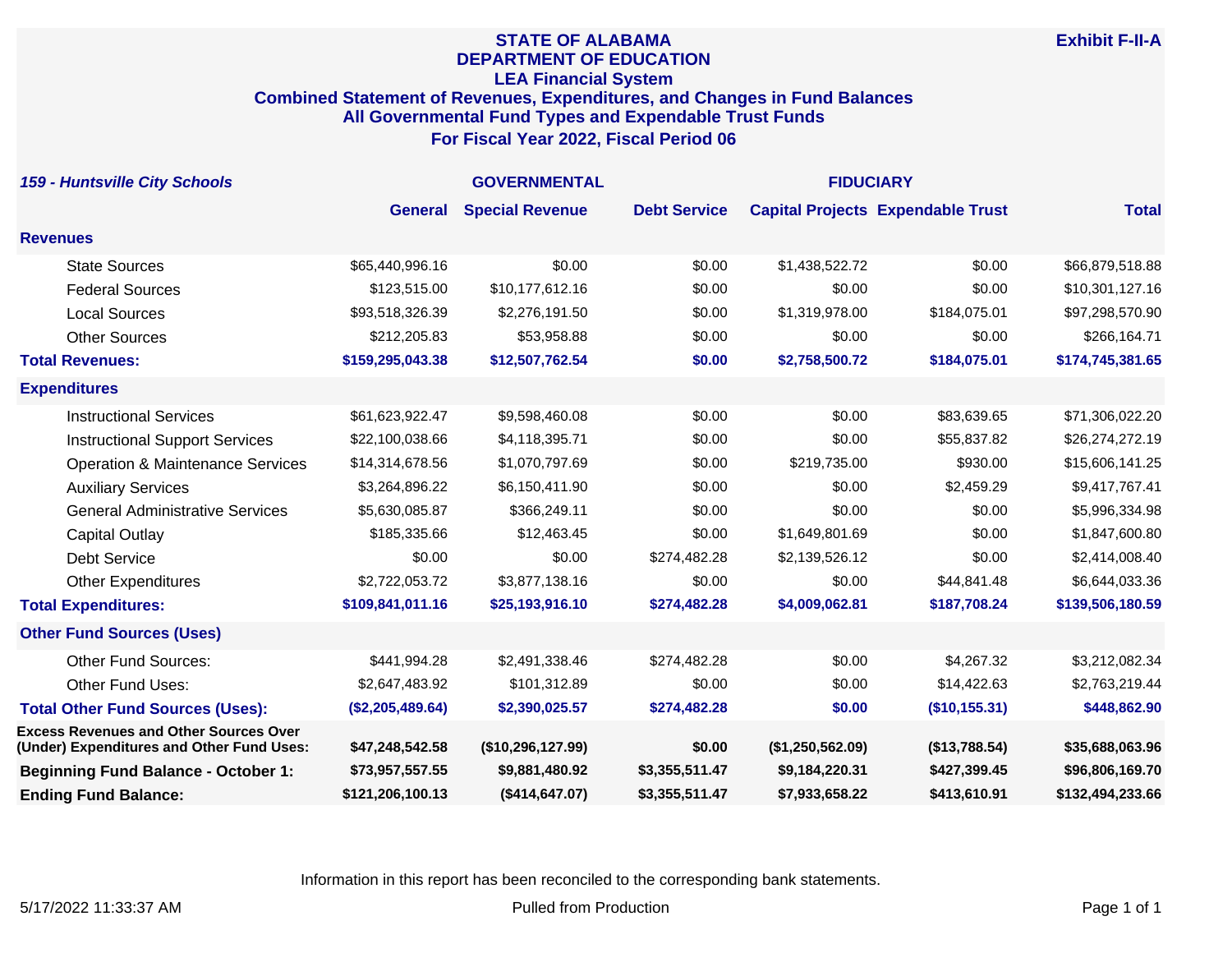## **STATE OF ALABAMA DEPARTMENT OF EDUCATION LEA Financial System Combined Statement of Revenues, Expenditures, and Changes in Fund Balances All Governmental Fund Types and Expendable Trust Funds Budget and Actual For Fiscal Year 2022, Fiscal Period 06**

| <b>159 - Huntsville City Schools</b>                                                  | <b>GENERAL</b>   |                  | <b>VARIANCE</b><br><b>Favorable</b> | <b>SPECIAL REVENUE</b> | <b>VARIANCE</b><br><b>Favorable</b> |                   |
|---------------------------------------------------------------------------------------|------------------|------------------|-------------------------------------|------------------------|-------------------------------------|-------------------|
| <b>Description</b>                                                                    | <b>Budget</b>    | <b>Actual</b>    | (Unfavorable)                       | <b>Budget</b>          | <b>Actual</b>                       | (Unfavorable)     |
| <b>Revenues</b>                                                                       |                  |                  |                                     |                        |                                     |                   |
| <b>State Sources</b>                                                                  | \$129,290,840.00 | \$65,440,996.16  | (\$63,849,843.84)                   | \$0.00                 | \$0.00                              | \$0.00            |
| <b>Federal Sources</b>                                                                | \$250,000.00     | \$123,515.00     | (\$126,485.00)                      | \$103,109,533.58       | \$10,177,612.16                     | (\$92,931,921.42) |
| <b>Local Sources</b>                                                                  | \$105,563,496.00 | \$93,518,326.39  | (\$12,045,169.61)                   | \$8,160,651.00         | \$2,276,191.50                      | (\$5,884,459.50)  |
| <b>Other Sources</b>                                                                  | \$20,000.00      | \$212,205.83     | \$192,205.83                        | \$291,046.70           | \$53,958.88                         | (\$237,087.82)    |
| <b>Total Revenues:</b>                                                                | \$235,124,336.00 | \$159,295,043.38 | (\$75,829,292.62)                   | \$111,561,231.28       | \$12,507,762.54                     | (\$99,053,468.74) |
| <b>Expenditures</b>                                                                   |                  |                  |                                     |                        |                                     |                   |
| <b>Instructional Services</b>                                                         | \$127,585,428.18 | \$61,623,922.47  | \$65,961,505.71                     | \$54,810,976.48        | \$9,598,460.08                      | \$45,212,516.40   |
| <b>Instructional Support Services</b>                                                 | \$43,011,029.93  | \$22,100,038.66  | \$20,910,991.27                     | \$16,982,797.52        | \$4,118,395.71                      | \$12,864,401.81   |
| <b>Operation &amp; Maintenance Services</b>                                           | \$33,397,014.98  | \$14,314,678.56  | \$19,082,336.42                     | \$2,689,403.73         | \$1,070,797.69                      | \$1,618,606.04    |
| <b>Auxiliary Services</b>                                                             | \$12,246,075.20  | \$3,264,896.22   | \$8,981,178.98                      | \$15,356,350.76        | \$6,150,411.90                      | \$9,205,938.86    |
| <b>General Administrative Services</b>                                                | \$8,701,097.61   | \$5,630,085.87   | \$3,071,011.74                      | \$5,740,049.52         | \$366,249.11                        | \$5,373,800.41    |
| <b>Special Revenue Outlay</b>                                                         | \$0.00           | \$185,335.66     | (\$185,335.66)                      | \$0.00                 | \$12,463,45                         | (\$12,463.45)     |
| <b>General Service</b>                                                                | \$0.00           | \$0.00           | \$0.00                              | \$0.00                 | \$0.00                              | \$0.00            |
| <b>Other Expenditures</b>                                                             | \$5,195,490.32   | \$2,722,053.72   | \$2,473,436.60                      | \$17,237,766.47        | \$3,877,138.16                      | \$13,360,628.31   |
| <b>Total Expenditures:</b>                                                            | \$230,136,136.22 | \$109,841,011.16 | \$120,295,125.06                    | \$112,817,344.48       | \$25,193,916.10                     | \$87,623,428.38   |
| <b>Other Financing Sources (Uses)</b>                                                 |                  |                  |                                     |                        |                                     |                   |
| <b>Other Financing Sources:</b>                                                       | \$5,627,669.13   | \$441,994.28     | (\$5,185,674.85)                    | \$3,006,768.00         | \$2,491,338.46                      | (\$515, 429.54)   |
| <b>Other Financing Uses:</b>                                                          | \$7,890,306.00   | \$2,647,483.92   | \$5,242,822.08                      | \$0.00                 | \$101,312.89                        | (\$101,312.89)    |
| <b>Total Other Financing Sources (Uses):</b>                                          | (\$2,262,636.87) | (\$2,205,489.64) | \$57,147.23                         | \$3,006,768.00         | \$2,390,025.57                      | (\$616, 742.43)   |
| <b>Excess Revenues and Other Sources Over</b><br>(Under) Expenditures and Other Uses: | \$2,725,562.91   | \$47,248,542.58  | \$44,522,979.67                     | \$1,750,654.80         | (\$10,296,127.99)                   | (\$12,046,782.79) |
| <b>Beginning Fund Balance - Oct. 1:</b>                                               | \$53,849,398.60  | \$73,957,557.55  | \$20,108,158.95                     | \$9,784,967.15         | \$9,881,480.92                      | \$96,513.77       |
| <b>Ending Fund Balance:</b>                                                           | \$56,574,961.51  | \$121,206,100.13 | \$64,631,138.62                     | \$11,535,621.95        | (\$414,647.07)                      | (\$11,950,269.02) |

Information in this report has been reconciled to the corresponding bank statements.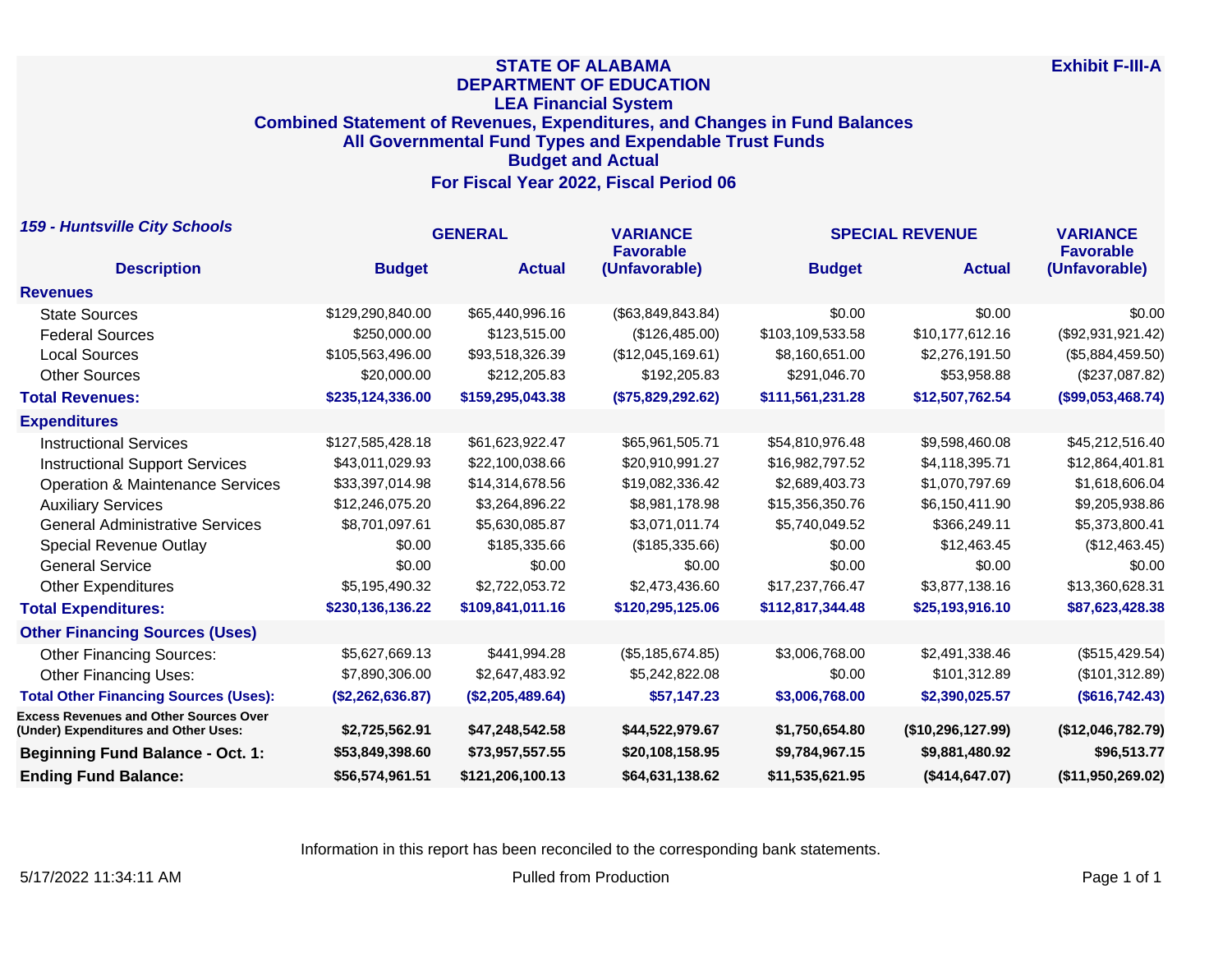## **STATE OF ALABAMA DEPARTMENT OF EDUCATION LEA Financial System Combined Statement of Revenues, Expenditures, and Changes in Fund Balances All Governmental Fund Types and Expendable Trust Funds Budget and Actual For Fiscal Year 2022, Fiscal Period 06**

| <b>159 - Huntsville City Schools</b>                                                  | <b>DEBT SERVICE</b> |                | <b>VARIANCE</b><br><b>Favorable</b> | <b>CAPITAL PROJECTS</b> | <b>VARIANCE</b><br><b>Favorable</b> |                   |
|---------------------------------------------------------------------------------------|---------------------|----------------|-------------------------------------|-------------------------|-------------------------------------|-------------------|
| <b>Description</b>                                                                    | <b>Budget</b>       | <b>Actual</b>  | (Unfavorable)                       | <b>Budget</b>           | <b>Actual</b>                       | (Unfavorable)     |
| <b>Revenues</b>                                                                       |                     |                |                                     |                         |                                     |                   |
| <b>State Sources</b>                                                                  | \$0.00              | \$0.00         | \$0.00                              | \$32,607,102.49         | \$1,438,522.72                      | (\$31,168,579.77) |
| <b>Federal Sources</b>                                                                | \$0.00              | \$0.00         | \$0.00                              | \$0.00                  | \$0.00                              | \$0.00            |
| <b>Local Sources</b>                                                                  | \$0.00              | \$0.00         | \$0.00                              | \$1,319,978.00          | \$1,319,978.00                      | \$0.00            |
| <b>Other Sources</b>                                                                  | \$20,440,035.00     | \$0.00         | (\$20,440,035.00)                   | \$0.00                  | \$0.00                              | \$0.00            |
| <b>Total Revenues:</b>                                                                | \$20,440,035.00     | \$0.00         | (\$20,440,035.00)                   | \$33,927,080.49         | \$2,758,500.72                      | (\$31,168,579.77) |
| <b>Expenditures</b>                                                                   |                     |                |                                     |                         |                                     |                   |
| <b>Instructional Services</b>                                                         | \$0.00              | \$0.00         | \$0.00                              | \$500,000.00            | \$0.00                              | \$500,000.00      |
| <b>Instructional Support Services</b>                                                 | \$0.00              | \$0.00         | \$0.00                              | \$0.00                  | \$0.00                              | \$0.00            |
| <b>Operation &amp; Maintenance Services</b>                                           | \$0.00              | \$0.00         | \$0.00                              | \$284,965.00            | \$219,735.00                        | \$65,230.00       |
| <b>Auxiliary Services</b>                                                             | \$0.00              | \$0.00         | \$0.00                              | \$0.00                  | \$0.00                              | \$0.00            |
| <b>Debt Administrative Services</b>                                                   | \$0.00              | \$0.00         | \$0.00                              | \$0.00                  | \$0.00                              | \$0.00            |
| Capital Outlay                                                                        | \$0.00              | \$0.00         | \$0.00                              | \$31,091,487.79         | \$1,649,801.69                      | \$29,441,686.10   |
| <b>Debt Service</b>                                                                   | \$25,048,047.00     | \$274,482.28   | \$24,773,564.72                     | \$5,261,242.00          | \$2,139,526.12                      | \$3,121,715.88    |
| <b>Other Expenditures</b>                                                             | \$0.00              | \$0.00         | \$0.00                              | \$0.00                  | \$0.00                              | \$0.00            |
| <b>Total Expenditures:</b>                                                            | \$25,048,047.00     | \$274,482.28   | \$24,773,564.72                     | \$37,137,694.79         | \$4,009,062.81                      | \$33,128,631.98   |
| <b>Other Financing Sources (Uses)</b>                                                 |                     |                |                                     |                         |                                     |                   |
| <b>Other Financing Sources:</b>                                                       | \$4,883,538.00      | \$274,482.28   | (\$4,609,055.72)                    | \$2,000,000.00          | \$0.00                              | (\$2,000,000.00)  |
| <b>Other Financing Uses:</b>                                                          | \$0.00              | \$0.00         | \$0.00                              | \$0.00                  | \$0.00                              | \$0.00            |
| <b>Total Other Financing Sources (Uses):</b>                                          | \$4,883,538.00      | \$274,482.28   | (\$4,609,055.72)                    | \$2,000,000.00          | \$0.00                              | (\$2,000,000.00)  |
| <b>Excess Revenues and Other Sources Over</b><br>(Under) Expenditures and Other Uses: | \$275,526.00        | \$0.00         | (\$275,526.00)                      | (\$1,210,614.30)        | (\$1,250,562.09)                    | (\$39,947.79)     |
| <b>Beginning Fund Balance - Oct. 1:</b>                                               | \$3,233,906.33      | \$3,355,511.47 | \$121,605.14                        | \$1,839,379.86          | \$9,184,220.31                      | \$7,344,840.45    |
| <b>Ending Fund Balance:</b>                                                           | \$3,509,432.33      | \$3,355,511.47 | (\$153,920.86)                      | \$628,765.56            | \$7,933,658.22                      | \$7,304,892.66    |

Information in this report has been reconciled to the corresponding bank statements.

5/17/2022 11:34:40 AM Pulled from Production Production Production Production Production